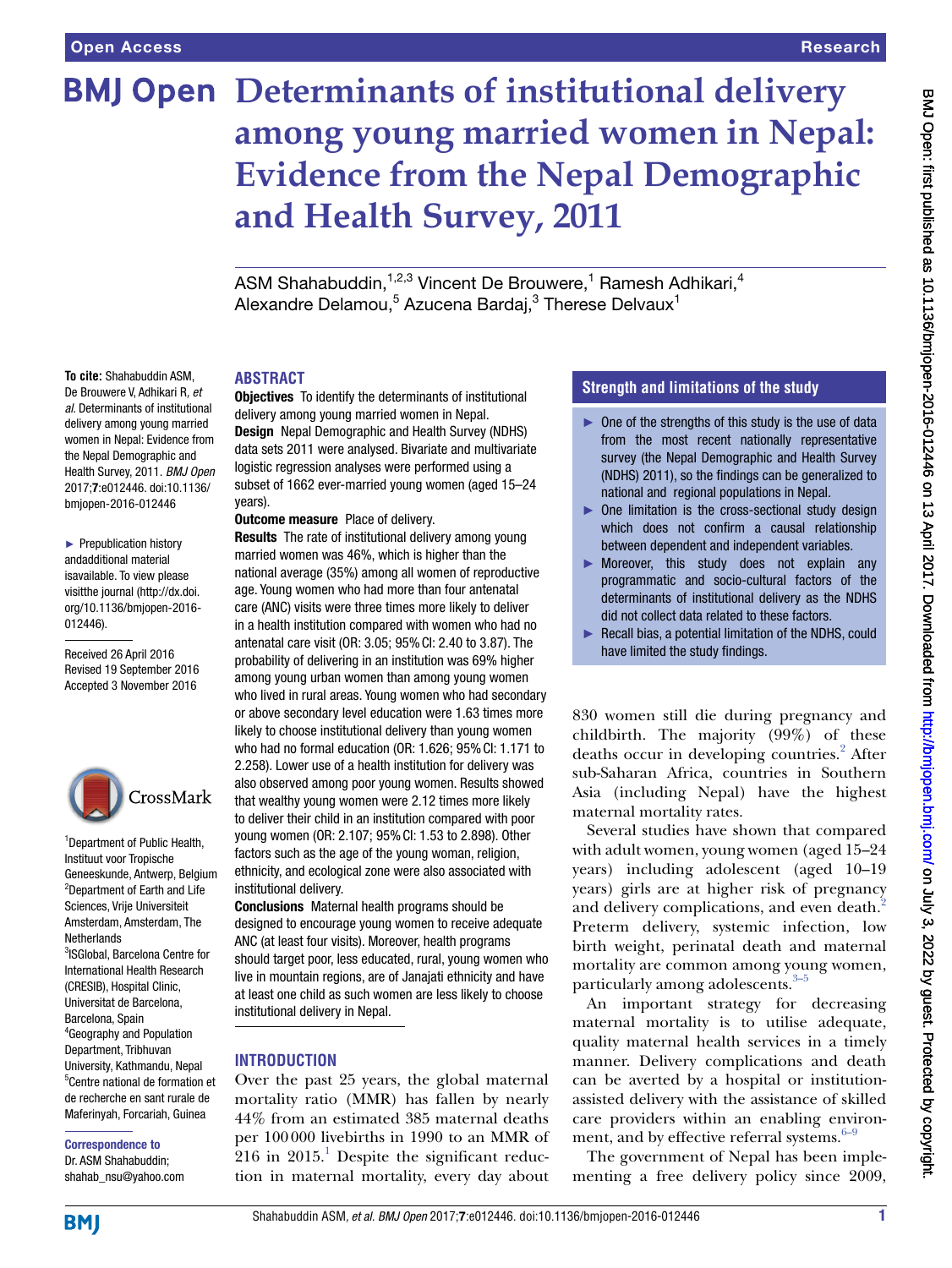providing incentives to women who choose to deliver in a designated health facility.<sup>[9](#page-6-4)</sup> However, the country continues to have a high MMR (229 per  $100000$  live births),  $110$  with underutilization of maternal health services one of the reasons contributing to this high maternal death rate in Nepal. $11$  Recently, a nationwide survey showed that about 6 in 10 pregnant women received antenatal care (ANC) from skilled providers, while only 35% of childbirths occurred in health institutions.<sup>10</sup>

The literature showed that several socio-demographic, economic and cultural factors play a role in determining whether women in Nepal use skilled birth attendants and institutional delivery. Women's education, ethnicity, area of residence, autonomy, involvement in a community group and wealth, together with poor infrastructure and lack of services appear to be major factors affecting utilisation of institutional delivery in Nepal.<sup>6 9 12–20</sup> However, most studies included all women of reproductive age (15–49 years). So far, no study has explicitly focused on young women's use of institutional delivery and factors influencing their utilisation of maternal health services (ie, institutional delivery).

As most existing studies conducted in Nepal have examined all women of reproductive age, a broader range of data needed to be collected at a national level and for specific age groups, such as young women (aged 15–24 years). Therefore, this study aimed to identify the determinants of institutional delivery among young women in Nepal.

As the survey (Nepal Demographic and Health Survey (NDHS)) did not collect pregnancy or delivery-related information from unmarred young women, this study only included married young women. The findings of the study may be useful for health programme managers and policy makers for generating policy and designing maternal health programs targeting young (including adolescent) women in Nepal.

#### **METHODS**

#### **Source of data**

We analysed the NDHS 2011 data set for this study. NDHS is a nationally representative survey which aims to provide reliable and current data on fertility, family planning, child health and nutritional status, use of maternal health services, domestic violence, and HIV/AIDS-related information. NDHS was conducted under the guidance of the Population Division of the Ministry of Health and Population, Nepal.

#### **Sample size**

A total of 12674 women of reproductive age completed interviews for NDHS 2011. Of those, 4148 had had at least one live birth in the 5 years preceding the survey. Given our study objective, our analysis was based on the 1662 ever-married young women (15–24 years of age) who had had at least one birth in the 5 years preceding NDHS 2011.

## **Variables**

Dependent variable

We used 'place of delivery' as a dependent variable. We categorised this variable into home delivery (when birth took place at home) and institutional delivery (when birth took place at a hospital or primary healthcare centre or a health post or sub-health post).

#### Independent variables

The independent variables included in this study were: age, ethnicity, educational level, religion, ecological zone, place of residence, wealth, parity, sex of the head of household, the woman's involvement in a community group, number of ANC visits for the most recent live birth, and the woman's autonomy in household decisions. In the NDHS, the wealth variable has five categories: poorest, poorer, middle, richer and richest. However, for better explanation and given our specific sample, we recoded the variable into three categories where 'poor' included 'poorest' and 'poorer', 'middle' included 'middle', and 'rich' included 'richer' and 'richest'. The variable 'woman's autonomy in household decisions' was categorised based on whether a young woman participated in decision making in the areas of: (1) her healthcare, (2) making major household purchases, and (3) visits to her family and relatives. The category 'no decision' meant that none of the three decisions were taken by the woman, 'moderate autonomy' indicated that a woman participated in making at least one or two decisions in the three mentioned areas, and 'higher autonomy' showed that a woman participated in decision making in all three areas.

### **Data analysis**

Bivariate analysis (Pearson's  $\chi^2$  test) was done to assess the relationship between the dependent and independent variables. A binary logistic regression analysis was carried out to determine the adjusted effect of each factor on the dependent variable (place of delivery) taking into account the survey design (strata and sampling weights) and clusters. Multicollinearity was checked before logistic regression. The final logistic regression model was constructed theoretically and included those variables identified in the literature as important for determining the utilisation of maternal health services. The results of the logistic regression analysis were presented by OR with 95% CI. All statistical analyses were performed using SPSS 16.1 for Windows.

### **RESULTS**

Results showed that among all young women who had given birth at least once within the last 5 years preceding the survey, 80% of them were between 20 and 24 years of age. About one-third of the young women did not have any formal education, approximately 85% were Hindu and more than 90% were living in a rural area. Almost 41% of the young women fell into the poorest socio-economic category, 55% had received at least four ANC visits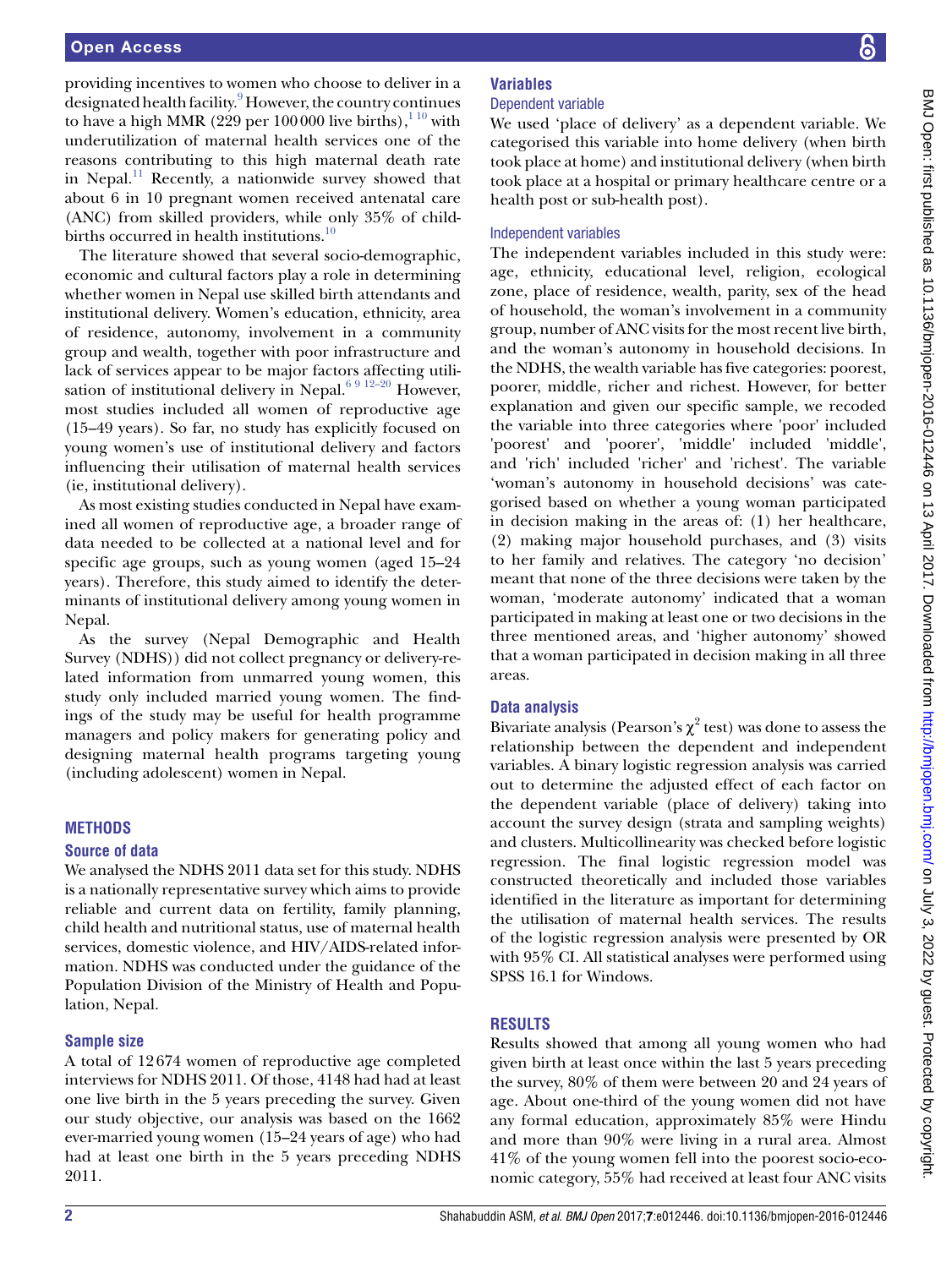and 43% did not have any household decision-making autonomy [\(table](#page-3-0) 1).

About 46% of the young women chose an institutional location for their most recent delivery. Young women between 15 and 19 years (adolescents) of age had more institutional deliveries than young adult women (aged 20–24 years) (56% vs. 44%). Other socio-demographic variables which appeared to be associated with place of delivery included ethnicity, level of education, religion, place of residence, wealth, parity, number of ANC visits, and woman's autonomy in household decisions. Young women who were poor, not pregnant for the first time, had received less than four ANC visits, had a lower level of education, lived in a rural area, and those from the mountain region had the lowest number of institutional deliveries [\(table](#page-3-0) 1).

Multivariate analysis [\(table](#page-5-0) 2) showed that age had a significant effect on the use of institutional delivery among young women. After controlling for other socio-demographic variables, women between 15 and 19 years of age had a significantly higher percentage of institutional deliveries than young women aged 20–24 years (OR: 1.41; 95%CI 1.050 to 1.895). The probability of institutional delivery was approximately 30% higher among young women belonging to the Brahmin/Chhetri ethnic group compared with women belonging to the Janajati ethnic group. Young women who had a secondary or above level of education were 1.63 times more likely to have an institutional delivery compared with young women who had no formal education (OR: 1.626; 95%CI: 1.171 to 2.258). Young Muslim women were 1.82 times more likely to deliver at an institution compared with young Hindu women. Regarding their place of residence, the probability of giving birth in an institution was about 69% higher among young urban women compared with rural women. Young women from the Terai region were 1.7 times more likely to choose institutional delivery than those from the mountain region (OR: 1.695; 95%CI: 1.044 to 2.751).

Young women in the wealthiest category were 2.12 times more likely to deliver in an institution compared with young women in the poorest category (OR: 2.107; 95%CI: 1.53 to 2.898). Young women who were pregnant for the first time were more likely to choose institutional delivery than those who had given birth previously. Regarding the use of ANC, young women who had received four or more ANC visits were about three times more likely to choose institutional delivery compared with young women who had received less than four ANC visits (OR: 3.049; 95%CI: 2.402 to 3.870).

#### **DISCUSSION**

Although institutional delivery rates (46%) were higher among young women compared with the national average (35%) among all women of reproductive age, there were disparities among young women in choosing a health institution for delivery.

According to NDHS 2011, after controlling for available independent factors, young women who were poor, less educated, between 20 and 24 years of age, resided in rural areas, were from a mountainous region, were of Janajati ethnicity, had received less than four ANC visits and had a previous delivery were less likely to give birth in an institution. On the other hand, young women from urban area who were rich, educated, had received at least four ANC visits, were pregnant for the first time, were of Brahmin/Chhetri ethnicity and from the Terai region were more likely to choose institutional delivery.

The use of ANC is strongly associated with institutional delivery among young married women in Nepal. Age, ethnicity, level of education, religion, place of residence, wealth and parity were also potential determinants of institutional delivery.

Consistent with the results of other research conducted in Nepal and in other developing countries among all women of reproductive age, this study showed that the use of ANC was positively associated with institutional delivery.<sup>[6 9 21–24](#page-6-3)</sup> Studies conducted in Nepal among all women of reproductive age also showed that frequency of ANC visits was associated with the use of institutional delivery.  $9^{925}$ 

Adequate use of ANC is likely to raise pregnant women's awareness of possible complications and safe delivery practices, which ultimately encourages them to seek institutional delivery. $23\frac{26-30}{2}$  However, counselling during ANC has been shown to be poor in many settings and reduced ANC effectiveness for increasing institutional delivery.<sup>31</sup>

The literature revealed that adolescents were less likely to seek skilled maternal health services including institutional delivery compared with adults and young adults.[32–35](#page-6-9) Inconsistent with the findings of other reports, this study revealed that in Nepal, adolescent women (aged 15–19 years) were more likely to seek institutional delivery compared with older young women (20–24 years) and adult women. However, another study (n=644 women) conducted in the Kaski district of Nepal showed that the woman's age was not significantly associated with place of delivery.<sup>[9](#page-6-4)</sup> One possible reason for the increased use of institutional delivery by adolescent girls (aged 15–19 years) may be that they are more aware of the consequences of adolescent pregnancy because of the ongoing campaigns to decrease the rates of adolescent pregnancies and improve the maternal health of adolescent women in Nepal. $36$  However, it could also be that adolescent women are typically referred to deliver at a health institution as they are at higher risk of delivery complications compared with adult women.[37 38](#page-7-1)

This study showed that young women of Brahmin/ Chhetri ethnicity were more likely to choose delivery at a health institution compared with young women of Janajati ethnicity, which can be explained by the higher socio-economic status of those with Brahmin/Chhetri ethnicity compared to those with Janajati ethnicity.<sup>[39](#page-7-2)</sup> However, it should be noted that another study conducted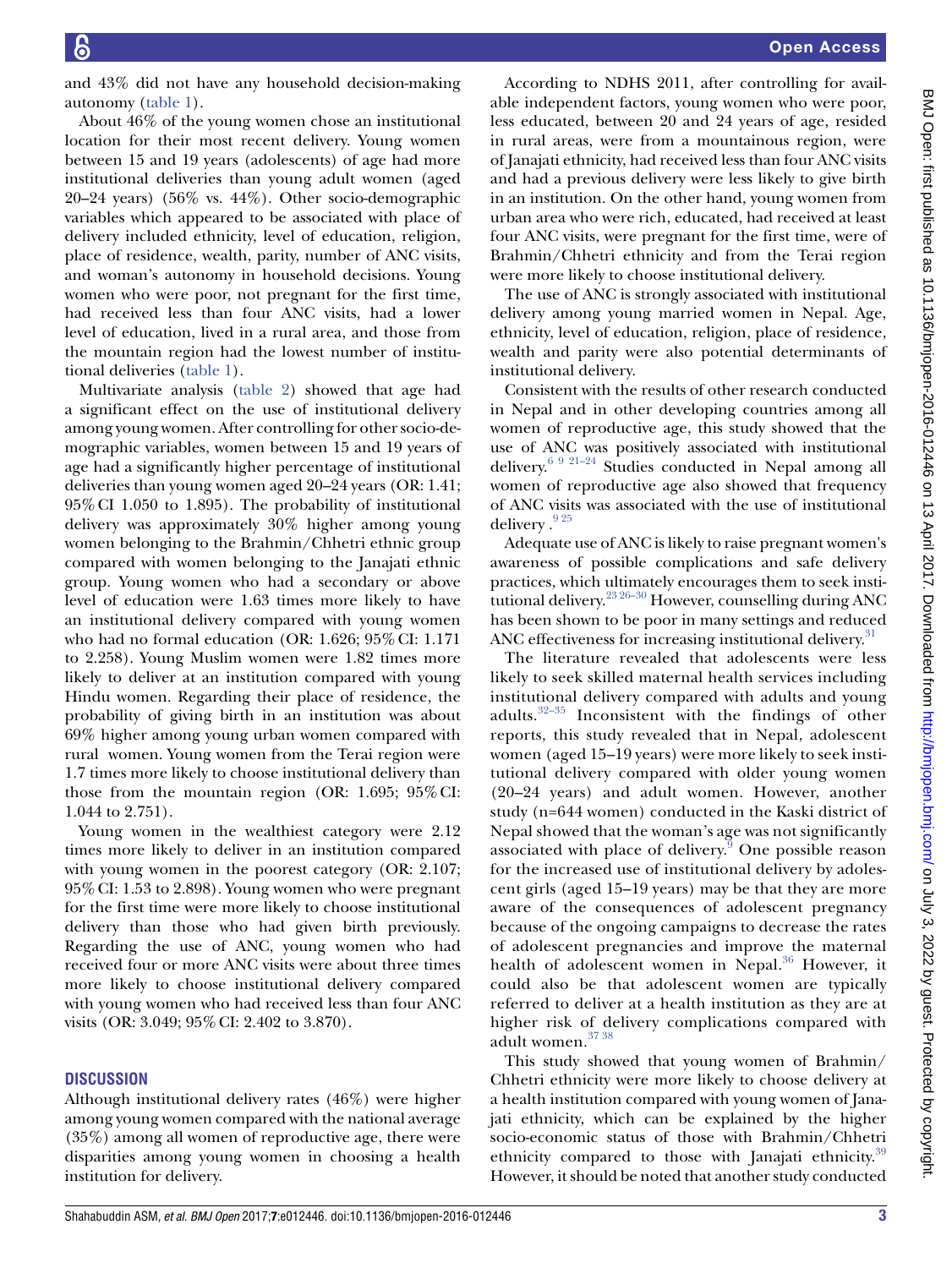<span id="page-3-0"></span>

| survey and characteristics by place of delivery for the most recent live birth, NDHS 2011 |               |                |                     |                               |
|-------------------------------------------------------------------------------------------|---------------|----------------|---------------------|-------------------------------|
| Demographic and socio-economic characteristics                                            | <b>Number</b> | Percentage (%) | Home<br>delivery(%) | Institutional<br>delivery (%) |
| Age***                                                                                    |               |                |                     |                               |
| $15 - 19$                                                                                 | 333           | 20.0           | 44.4                | 55.6                          |
| $20 - 24$                                                                                 | 1329          | 80.0           | 56.0                | 44.0                          |
| Ethnicity***                                                                              |               |                |                     |                               |
| Brahmin/Chhetri                                                                           | 449           | 27.0           | 45.4                | 54.6                          |
| Janajati                                                                                  | 635           | 38.2           | 58.4                | 41.6                          |
| Dalit                                                                                     | 301           | 18.1           | 56.9                | 43.1                          |
| Other                                                                                     | 276           | 16.6           | 53.1                | 46.9                          |
| <b>Educational level***</b>                                                               |               |                |                     |                               |
| No education                                                                              | 524           | 31.5           | 70.8                | 29.2                          |
| Primary                                                                                   | 397           | 23.9           | 58.2                | 41.8                          |
| Secondary or above                                                                        | 741           | 44.6           | 39.2                | 60.8                          |
| Religion*                                                                                 |               |                |                     |                               |
| Hindu                                                                                     | 1401          | 84.3           | 52.8                | 47.2                          |
| <b>Buddhist</b>                                                                           | 142           | 8.5            | 66.4                | 33.6                          |
| Muslim                                                                                    | 83            | 5.0            | 48.0                | 52.0                          |
| Kirat/Christian                                                                           | 36            | 2.2            | 54.4                | 45.6                          |
| <b>Ecological zone***</b>                                                                 |               |                |                     |                               |
| Mountain                                                                                  | 116           | 7.0            | 66.1                | 33.9                          |
| Hill                                                                                      | 610           | 36.7           | 60.0                | 40.0                          |
| The Terai                                                                                 | 935           | 56.3           | 48.1                | 51.9                          |
| Place of residence***                                                                     |               |                |                     |                               |
| Urban                                                                                     | 146           | 8.8            | 22.3                | 77.7                          |
| Rural                                                                                     | 1516          | 91.2           | 56.7                | 43.3                          |
| Wealth***                                                                                 |               |                |                     |                               |
| Poor                                                                                      | 679           | 40.9           | 70.7                | 29.3                          |
| Middle                                                                                    | 410           | 24.7           | 53.5                | 46.5                          |
| Rich                                                                                      | 572           | 34.4           | 33.7                | 66.3                          |
| Parity***                                                                                 |               |                |                     |                               |
| One                                                                                       | 959           | 57.7           | 42.4                | 57.6                          |
| Two                                                                                       | 505           | 30.4           | 67.0                | 33.0                          |
| Three                                                                                     | 165           | 10.0           | 76.0                | 24.0                          |
| Four or more                                                                              | 33            | 2.0            | 65.4                | 34.6                          |
| Sex of head of household                                                                  |               |                |                     |                               |
| Male                                                                                      | 1246          | 75.0           | 54.0                | 46.0                          |
| Female                                                                                    | 415           | 25.0           | 53.0                | 47.0                          |
| Involvement in a community group                                                          |               |                |                     |                               |
| Not involved in any community group                                                       | 1128          | 67.9           | 53.5                | 46.5                          |
| Involved in a community group                                                             | 534           | 32.1           | 54.2                | 45.8                          |
| Number of ANC visits for the most recent live birth***                                    |               |                |                     |                               |
| Less than 4 visits                                                                        | 745           | 45.0           | 72.0                | 28.0                          |
| 4 or more visits                                                                          | 917           | 55.0           | 39.0                | 61.0                          |
| Decisions on own healthcare***                                                            |               |                |                     |                               |
|                                                                                           |               |                |                     |                               |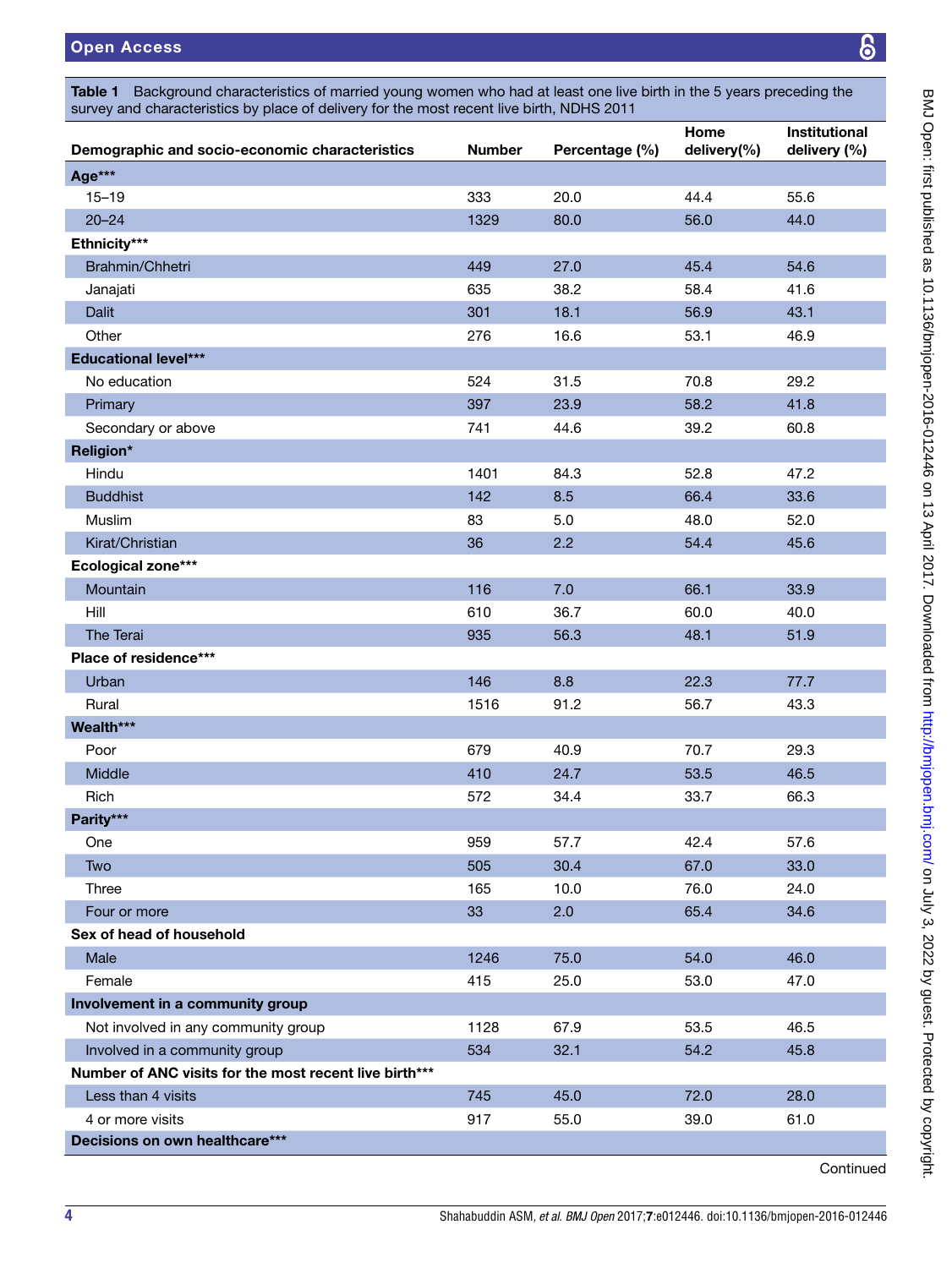| Table 1<br>Continued                           |               |                |                         |                                      |
|------------------------------------------------|---------------|----------------|-------------------------|--------------------------------------|
| Demographic and socio-economic characteristics | <b>Number</b> | Percentage (%) | Home<br>delivery $(\%)$ | <b>Institutional</b><br>delivery (%) |
| Without involvement of respondent              | 831           | 50.0           | 58.7                    | 41.3                                 |
| Involvement of respondent                      | 831           | 50.0           | 48.7                    | 51.3                                 |
| Decisions on making large household purchases  |               |                |                         |                                      |
| Without involvement of respondent              | 1092          | 65.7           | 54.8                    | 45.2                                 |
| Involvement of respondent                      | 570           | 34.3           | 51.5                    | 48.5                                 |
| Decisions on visits to family or relatives     |               |                |                         |                                      |
| Without involvement of respondent              | 1046          | 62.9           | 54.3                    | 45.7                                 |
| Involvement of respondent                      | 616           | 37.1           | 52.7                    | 47.3                                 |
| Women's autonomy in household decisions**      |               |                |                         |                                      |
| No autonomy                                    | 708           | 42.6           | 58.9                    | 41.1                                 |
| Moderate autonomy (involved in 1 or 2 issues)  | 528           | 31.8           | 48.5                    | 51.5                                 |
| High autonomy (involved in all 3 issues)       | 426           | 25.6           | 51.6                    | 48.4                                 |
| Total                                          | 1662          | 100.0          | 53.7                    | 46.3                                 |
|                                                |               |                |                         |                                      |

\*\*\*p<0.001, \*\*p<0.01, \*p<0.05.

ANC, antenatal care.

in Nepal showed that ethnicity was not associated with place of delivery.<sup>40</sup>

Consistent with the findings of other studies in Nepal and Southern Asia, this report also showed that education was one of the most important factors influencing institutional delivery among women of all ages.<sup>13 18 22 32 40-42</sup> Women with a higher level of education (who were often wealthier) knew more about maternal health and were more aware of skilled maternal health services including institutional delivery.<sup>32 43 44</sup> Also, a study conducted in Nepal showed that women with a higher level of education had greater decision-making autonomy concerning their health and well-being.<sup>[20](#page-6-11)</sup> However, this study found that women's autonomy in household decisions was not significantly associated with the use of institutional delivery. This variation in results could be due to differences in the sample sizes of the studies. This study considered only young women (n=1662) while another considered women of all ages (n=4148).

The literature showed that the accessibility and availability of quality maternal health services influence the use of an institution for delivery.[8 9 28 31 45 46](#page-6-12) This study demonstrated that young women from the mountain region were less likely to choose institutional delivery compared with women in the Terai region. This could be due to poor access to and availability of quality health services in the mountain region of Nepal. However, another study conducted using NDHS 2011 data showed that region of residence was not associated with place of delivery<sup>25</sup>: however, the variation in sample sizes among studies might have influenced the results. This study only considered young women, while the other study<sup>25</sup> considered all women of reproductive age. Other reasons might be the lack of education and awareness concerning maternal health among young women living in the mountain region.

Studies revealed that the place of residence showed a significant association with institutional delivery among women of reproductive age including young women, which was also identified in other studies.<sup>13 19 22 42</sup> Women residing in rural areas are less likely to choose institutional delivery than women living in urban areas. Increased rates of institutional delivery in urban settings could be due to easier accessibility to and better availability of medical facilities for maternal and child healthcare in urban compared with rural settings.

Similar to the findings of other reports, this study also found a strong positive association between women'swealth and their use of institutional delivery.<sup>9 13 22 32 34 47</sup> A qualitative study conducted in Nepal showed that financial problems were one of the reasons women did not chose a health institution for delivery. $46$  Irrespective of their place of residence (rural/urban), wealthy young women always received better health services, such as institutional delivery. Although the government of Nepal subsidises the cost of institutional delivery, poor young women were less likely to choose institutional delivery compared with more wealthy young women, possibly because of hidden costs (eg, medicines, transport) associated with institutional delivery or other cultural barriers that may exist among poorer women. It was found that financial support from the government was not sufficient to cover all relevant costs incurred when delivering in an institution.<sup>46</sup>

Finally, this study found that parity is a strong predictor of institutional delivery among young women, which is consistent with the results of other studies among all women of reproductive age.<sup>6 32 42</sup> Women who were pregnant for the first time were more likely to choose institutional delivery than those with second or later pregnancies. Young women in their first pregnancy might be more careful or anxious about childbirth due to their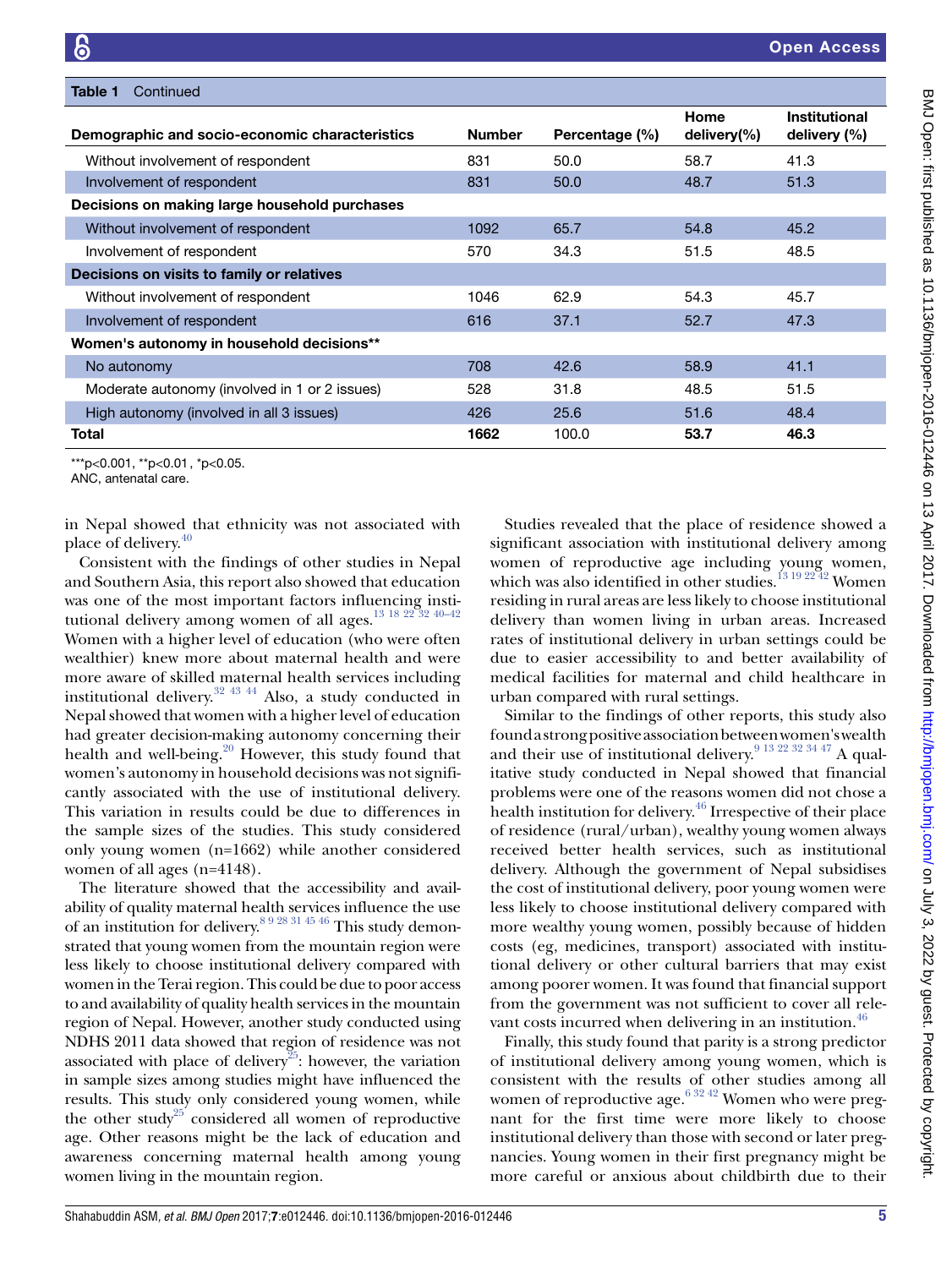<span id="page-5-0"></span>

| <b>Table 2</b> Adjusted odds ratios (aOR) from multivariable |
|--------------------------------------------------------------|
| logistic regression for institutional delivery among young   |
| women during the 5 years before the survey                   |

| Demographic and socio-                                 | <b>Institutional delivery</b> |                 |  |
|--------------------------------------------------------|-------------------------------|-----------------|--|
| economic characteristics                               | ΟR                            | 95% CI          |  |
| Age group                                              |                               |                 |  |
| $15 - 19$                                              | $1.410*$                      | 1.050 to 1.895  |  |
| $20 - 24$                                              | 1.000                         |                 |  |
| <b>Ethnicity</b>                                       |                               |                 |  |
| Brahmin/Chhetri                                        | 1.000                         |                 |  |
| Janajati                                               | $0.697*$                      | 0.509 to 0.954  |  |
| <b>Dalit</b>                                           | 0.923                         | 0.643 to 1.343  |  |
| Other                                                  | 0.814                         | 0.515 to 1.285  |  |
| <b>Educational level</b>                               |                               |                 |  |
| No education                                           | 1.000                         |                 |  |
| Primary                                                | 1.292                         | 0.934 to 1.789  |  |
| Secondary or above                                     | 1.626**                       | 1.171 to 2.258  |  |
| Religion                                               |                               |                 |  |
| Hindu                                                  | 1.000                         |                 |  |
| <b>Buddhist</b>                                        | 0.818                         | 0.517 to 1.295  |  |
| Muslim                                                 | 1.820*                        | 1.017 to 3.258  |  |
| Kirat/Christian                                        | 0.850                         | 0.406 to 1.778  |  |
| <b>Ecological zone</b>                                 |                               |                 |  |
| Mountain                                               | 1.000                         |                 |  |
| Hill                                                   | 0.956                         | 0.597 to 1.530  |  |
| The Terai                                              | 1.695*                        | 1.044 to 2.751  |  |
| <b>Place of residence</b>                              |                               |                 |  |
| Urban                                                  | 1.000                         |                 |  |
| Rural                                                  | $0.311***$                    | 0.197 to 0.492  |  |
| <b>Wealth</b>                                          |                               |                 |  |
| Poor                                                   | 1.000                         |                 |  |
| Middle                                                 | $1.611**$                     | 1.197 to 2.169  |  |
| Rich                                                   | $2.107***$                    | 1.532 to 2.898  |  |
| <b>Parity</b>                                          |                               |                 |  |
| One                                                    | 1.000                         |                 |  |
| Two                                                    | $0.436***$                    | 0.335 to 0.567  |  |
| Three                                                  | $0.360***$                    | 0.228 to 0.567  |  |
| Four or more                                           | 0.730                         | 0.319 to 1.670  |  |
| Sex of head of household                               |                               |                 |  |
| Male                                                   | 1.000                         |                 |  |
| Female                                                 | 0.997                         | .0.764 to 1.300 |  |
| Involved in community group                            |                               |                 |  |
| Not involved in a community<br>group                   | 1.000                         |                 |  |
| Involved in a community<br>group                       | 0.867                         | 0.675 to 1.115  |  |
| Number of ANC visits for the<br>most recent live birth |                               |                 |  |

**Continued** 

| <b>Table 2</b> Continued                         |                        |                |  |
|--------------------------------------------------|------------------------|----------------|--|
| Demographic and socio-                           | Institutional delivery |                |  |
| economic characteristics                         | OR                     | 95% CI         |  |
| Less than 4 visits                               | 1.000                  |                |  |
| 4 or more visits                                 | $3.049***$             | 2.402 to 3.870 |  |
| Women's autonomy in<br>household decision        |                        |                |  |
| No autonomy                                      | 1.000                  |                |  |
| Moderate autonomy<br>(involved in 1 or 2 issues) | 1.255                  | 0.955 to 1.648 |  |
| High autonomy (involved in<br>all 3 issues)      | 1.239                  | 0.923 to 1.664 |  |

\*\*\*p<0.001, \*\*p<0.01,\*p<0.05.

ANC, antenatal care.

inexperience regarding pregnancy and delivery. Young women including adolescents might be more aware of the risks and potential complications of pregnancy and delivery because of several campaigns and maternal health projects in Nepal, Therefore, if the first pregnancy occurs during adolescence, it might influence young women to seek institutional delivery. In addition, if there were no complications with a previous home delivery, then the woman might again prefer a home delivery for subsequent pregnancies.

The main strength of this study was the use of a nationally representative data set. However, a limitation was that NDHS did not provide information about accessibility (ie, distance to a health facility) or the quality of healthcare providers which might influence the use of institutional delivery among young women. The fact that the data used in this study were a few years old was also a limitation. However, we analysed the data of the latest NDHS conducted in Nepal, and believe that the study findings are still relevant because of the importance of the topic and the rigorous analysis. We hope that the findings will be relevant and useful for programme planners and policy makers in order to increase the rate of institutional delivery and improve the maternal health of young women in Nepal.

#### **CONCLUSIONS**

This study showed that inequality exists in the use of institutional delivery among young married women in Nepal. Several factors were associated with and influenced young women's use of institutional delivery. Among all factors, receipt of an adequate number (at least four) of ANC visits had a strong and positive association with the use of institutional delivery. Therefore, it is important to encourage and ensure the use of at least four ANC visitsfor young pregnant women in Nepal. Moreover, rural, poor and less educated women from the mountain region and of Janajati ethnicity should be included in health interventions as these particular groups of young women were less likely to choose institutional delivery. Coverage as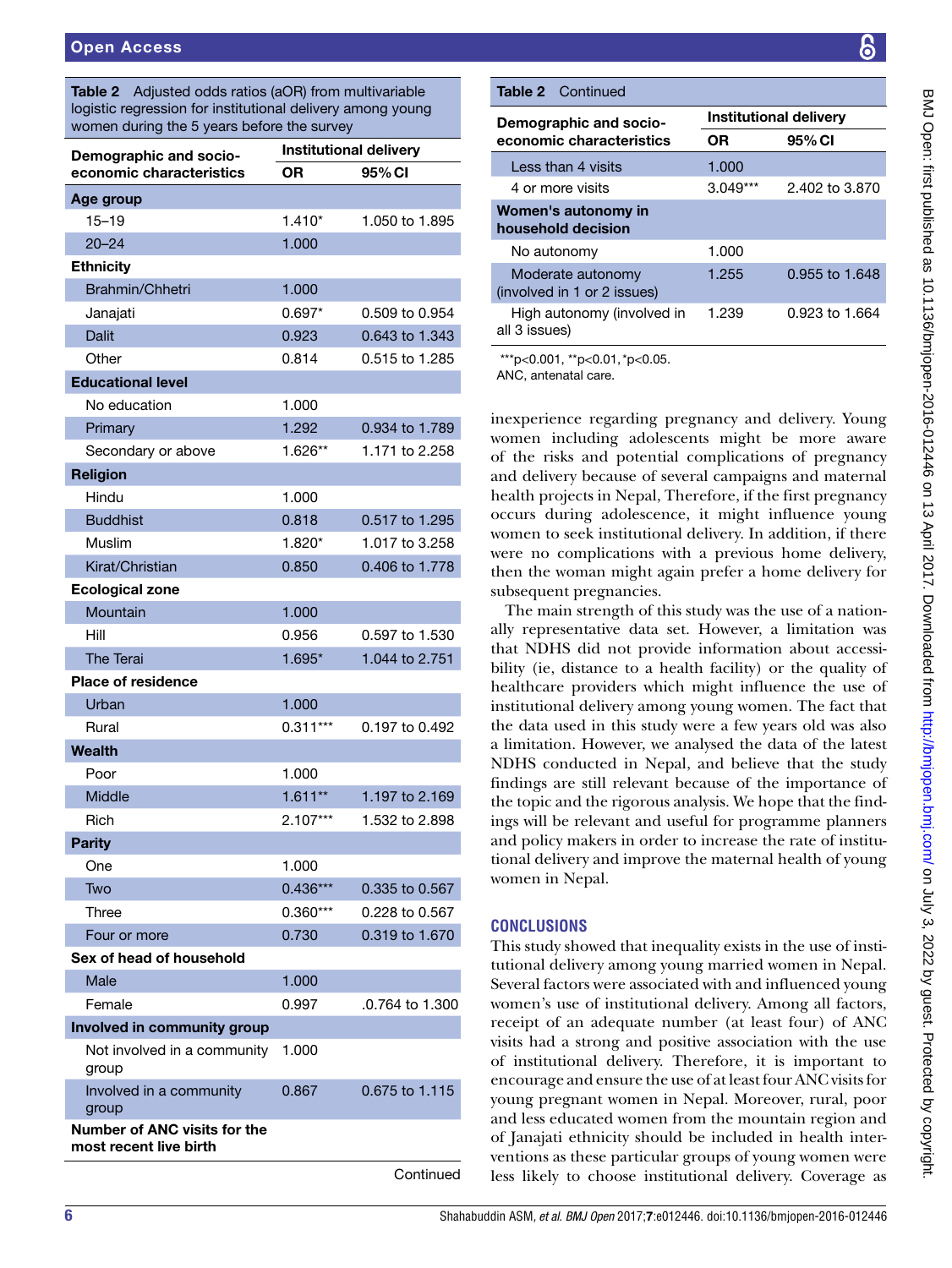well as the quality of existing interventions needs to be improved for this group of young women. Young women who have already given birth should also be included in the health intervention as they were more reluctant to deliver in an institution. Finally, there is a need for more qualitative research, particularly among young women, to explore their utilisation of maternal health services.

Acknowledgements The authors would like to acknowledge the European Commission and the Department of Economy, Science and Innovation of the Flemish Government, Belgium for funding. Also, the authors wish to thank Robert Suarez for editing the manuscript. The authors are also thankful to the Demographic and Health Surveys (DHS) programme for providing the data.

Contributors Nepal Demographic and Health Survey 2011 data (secondary data) were used for this study. These data are public and freely available to anyone from MEASURE DHS, on request. The website for MEASURE DHS is

Funding This study, part of a PhD research, was funded by the European Commission and the Department of Economy, Science and Innovation of Flemish Government, Belgium.

Competing interests None declared.

Ethics approval This study was exempt from review by the ethics committee as publicly available data was used and no identifying participant information was obtained. With the permission of MEASURE DHS, we downloaded the Demographic and Health Survey (DHS) data sets of Nepal from the website of MEASURE ().

Provenance and peer review Not commissioned; externally peer reviewed.

Data sharing statement AS, TD, RA and VDB designed and planned the study. RA and AS extracted, analysed and interpreted the data. AS drafted the article, about which all authors made important suggestions. TD, AD, AB, RA and VDB revised the article for important intellectual content. All authors revised and approved the final version of the article for publication.

Open Access This is an Open Access article distributed in accordance with the Creative Commons Attribution Non Commercial (CC BY-NC 4.0) license, which permits others to distribute, remix, adapt, build upon this work non-commercially, and license their derivative works on different terms, provided the original work is properly cited and the use is non-commercial. See: [http://creativecommons.org/](http://creativecommons.org/licenses/by-nc/4.0/) [licenses/by-nc/4.0/](http://creativecommons.org/licenses/by-nc/4.0/)

© Article author(s) (or their employer(s) unless otherwise stated in the text of the article) 2017. All rights reserved. No commercial use is permitted unless otherwise expressly granted.

#### **REFERENCES**

- <span id="page-6-0"></span>1. WHO, UNICEF, World Bank G. *Trends in maternal mortality: 1990 to 2015*. , 2015:31, 1–55. ISBN 97892 41503631.
- <span id="page-6-1"></span>2. World Health Organization. *Maternal mortality: fact sheet*. Geneva, 2015.<http://www.who.int/mediacentre/factsheets/fs348/en/>
- <span id="page-6-2"></span>3. Beydoun H, Itani M, Tamim H, *et al*; National Collaborative Perinatal Neonatal Network. Impact of maternal age on preterm delivery and low birthweight: a hospital-based collaborative study of nulliparous Lebanese women in greater Beirut. *[J Perinatol](http://dx.doi.org/10.1038/sj.jp.7211064)* 2004;24:228–35.
- 4. Althabe F, Moore JL, Gibbons L, *et al*. Adverse maternal and perinatal outcomes in adolescent pregnancies: the global network's Maternal Newborn Health Registry study. *[Reprod Health](http://dx.doi.org/10.1186/1742-4755-12-S2-S8)* 2015;12 (Suppl 2):S8.
- 5. Ganchimeg T, Ota E, Morisaki N, *et al*; WHO Multicountry Survey on Maternal Newborn Health Research Network. Pregnancy and childbirth outcomes among adolescent mothers: a World Health Organization multicountry study. *[BJOG](http://dx.doi.org/10.1111/1471-0528.12630)* 2014;121 (Suppl 1):40–8.
- <span id="page-6-3"></span>6. Dahal RK. Central Department of Population Studies, Tribhuvan University, Kathmandu, Nepal. Factors influencing the choice of place of delivery among women in Eastern rural Nepal. *[International](http://dx.doi.org/10.12966/ijmch.07.03.2013)  [Journal of Maternal and Child Health](http://dx.doi.org/10.12966/ijmch.07.03.2013)* 2013;1:30–7.
- 7. Assarag B, Dujardin B, Delamou A, *et al*. Determinants of maternal near-miss in Morocco: too late, too far, too sloppy? *[PLoS One](http://dx.doi.org/10.1371/journal.pone.0116675)* 2015;10:e0116675.
- <span id="page-6-12"></span>8. De Brouwere V, Richard F, Witter S. Access to maternal and perinatal health services: lessons from successful and less successful examples of improving access to safe delivery and care of the newborn. *[Trop Med Int Health](http://dx.doi.org/10.1111/j.1365-3156.2010.02558.x)* 2010;15:901–9.
- <span id="page-6-4"></span>9. Karkee R, Binns CW, Lee AH. Determinants of facility delivery after implementation of safer mother programme in Nepal: a prospective cohort study. *[BMC Pregnancy Childbirth](http://dx.doi.org/10.1186/1471-2393-13-193)* 2013;13:193.
- <span id="page-6-6"></span>10. Ministry of Health and Population (MoHP), Nepal New ERA and ICF International Inc. *Nepal Demographic and Health Survey 2011*. Kathmandu, 2011.
- <span id="page-6-5"></span>11. Gill K, Pande R, Malhotra A. Women deliver for development. *[Lancet](http://dx.doi.org/10.1016/S0140-6736(07)61577-3)* 2007;370:1347–57.
- 12 Adhikari R. Effect of women' s role on household decision making on institutional delivery of the recent child in Nepal. *Journal of Mangt and Devt Studies*  2015;26:51–61.
- <span id="page-6-10"></span>13. Baral YR, Lyons K, Skinner J, *et al*. Determinants of skilled birth attendants for delivery in Nepal. *Kathmandu Univ Med J* 2010;8:325–32.
- 14. Dhakal S, van Teijlingen E, Raja EA, *et al*. Skilled care at birth among rural women in Nepal: practice and challenges. *[J Health Popul Nutr](http://dx.doi.org/10.3329/jhpn.v29i4.8453)* 2011;29:371–8.
- 15. Furuta M, Salway S. Women's position within the household as a determinant of maternal health care use in Nepal. *[Int Fam Plan](http://dx.doi.org/10.1363/3201706)  [Perspect](http://dx.doi.org/10.1363/3201706)* 2006;32:17–27.
- 16. Khanal V, Adhikari M, Karkee R, *et al*. Factors associated with the utilisation of postnatal care services among the mothers of Nepal: analysis of Nepal Demographic and Health Survey 2011. *[BMC](http://dx.doi.org/10.1186/1472-6874-14-19)  [Womens Health](http://dx.doi.org/10.1186/1472-6874-14-19)* 2014;14:19.
- 17. Nawal D, Goli S. Birth preparedness and its effect on place of delivery and post-natal check-ups in Nepal. *[PLoS One](http://dx.doi.org/10.1371/journal.pone.0060957)* 2013;8:e60957.
- 18. Sharma SR, Poudyal AK, Devkota BM, *et al*. Factors associated with place of delivery in rural Nepal. *[BMC Public Health](http://dx.doi.org/10.1186/1471-2458-14-306)* 2014;14:306.
- 19. Shrestha SK, Banu B, Khanom K, *et al*. Changing trends on the place of delivery: why do Nepali women give birth at home? *[Reprod Health](http://dx.doi.org/10.1186/1742-4755-9-25)* 2012;9:25.
- <span id="page-6-11"></span>20. Situ KC. Women' s autonomy and maternal health care utilization in Nepal, 2013 University of TampereFinland.
- 21. Rai RK, Singh PK, Singh L. Utilization of maternal health care services among married adolescent women: insights from the Nigeria Demographic and Health Survey, 2008. *[Womens Health Issues](http://dx.doi.org/10.1016/j.whi.2012.05.001)* 2012;22:e407–e414.
- 22. Kamal SM, Hassan CH, Alam GM. Determinants of institutional delivery among women in Bangladesh. *[Asia Pac J Public Health](http://dx.doi.org/10.1177/1010539513486178)* 2015;27:NP1372–NP1388.
- <span id="page-6-7"></span>23. Berhan Y, Berhan A. Antenatal care as a means of increasing birth in the health facility and reducing maternal mortality: a systematic review. *[Ethiop J Health Sci](http://dx.doi.org/10.4314/ejhs.v24i0.9S)* 2014;24 (Suppl):93–104.
- 24. Akazili J, Doctor HV, Abokyi L, *et al*. Is there any relationship between antenatal care and place of delivery ? Findings from rural northern Ghana. *Afr J Health Sci* 2011;18:62–73.
- <span id="page-6-13"></span>25. Karkee R, Lee AH, Khanal V. Need factors for utilisation of institutional delivery services in Nepal: an analysis from Nepal Demographic and Health Survey, 2011. *[Bmj Open](http://dx.doi.org/10.1136/bmjopen-2013-004372)* 2014;4:e004372.
- 26. Chakraborty N, Islam MA, Chowdhury RI, *et al*. Determinants of the use of maternal health services in rural Bangladesh. *[Health Promot](http://dx.doi.org/10.1093/heapro/dag414)  [Int](http://dx.doi.org/10.1093/heapro/dag414)* 2003;18:327–37.
- 27. Feyissa TR, Genemo GA. Determinants of institutional delivery among childbearing age women in western Ethiopia, 2013: unmatched case control study. *[PLoS One](http://dx.doi.org/10.1371/journal.pone.0097194)* 2014;9:e97194–7.
- 28. Gitimu A, Herr C, Oruko H, *et al*. Determinants of use of skilled birth attendant at delivery in Makueni, Kenya: a cross sectional study. *[BMC Pregnancy Childbirth](http://dx.doi.org/10.1186/s12884-015-0442-2)* 2015;15:1–7.
- 29. Kamal SM. Preference for institutional delivery and caesarean sections in Bangladesh. *J Health Popul Nutr* 2013;31:96–109.
- 30. Rahman M, Mosiur R. Deliveries among adolescent mothers in rural Bangladesh: who provides assistance? *[World Health Popul](http://dx.doi.org/10.12927/whp.2009.21039)* 2009;11:5–14. [http://ovidsp.ovid.com/ovidweb.cgi?T=JS&PAGE=](http://ovidsp.ovid.com/ovidweb.cgi?T=JS&PAGE=reference&D=med5&NEWS=N&AN=20057269) [reference&D=med5&NEWS=N&AN=20057269](http://ovidsp.ovid.com/ovidweb.cgi?T=JS&PAGE=reference&D=med5&NEWS=N&AN=20057269)
- <span id="page-6-8"></span>31. Duysburgh E, Zhang WH, Ye M, *et al*. Quality of antenatal and childbirth care in selected rural health facilities in Burkina Faso, Ghana and Tanzania: similar finding. *[Trop Med Int Health](http://dx.doi.org/10.1111/tmi.12076)* 2013;18:534–47.
- <span id="page-6-9"></span>32. Kamal SM. Preference for institutional delivery and caesarean sections in Bangladesh. *[J Health Popul Nutr](http://dx.doi.org/10.3329/jhpn.v31i1.14754)* 2013;31:96–109. [http://](http://www.pubmedcentral.nih.gov/articlerender.fcgi?artid=3702364&tool=pmcentrez&rendertype=abstract) [www.pubmedcentral.nih.gov/articlerender.fcgi?artid=3702364&tool=](http://www.pubmedcentral.nih.gov/articlerender.fcgi?artid=3702364&tool=pmcentrez&rendertype=abstract) [pmcentrez&rendertype=abstract](http://www.pubmedcentral.nih.gov/articlerender.fcgi?artid=3702364&tool=pmcentrez&rendertype=abstract)
- 33. Godha D, Hotchkiss DR, Gage AJ. Association between child marriage and reproductive health outcomes and service utilization: a multi-country study from South Asia. *[J Adolesc Health](http://dx.doi.org/10.1016/j.jadohealth.2013.01.021)* 2013;52:552–8.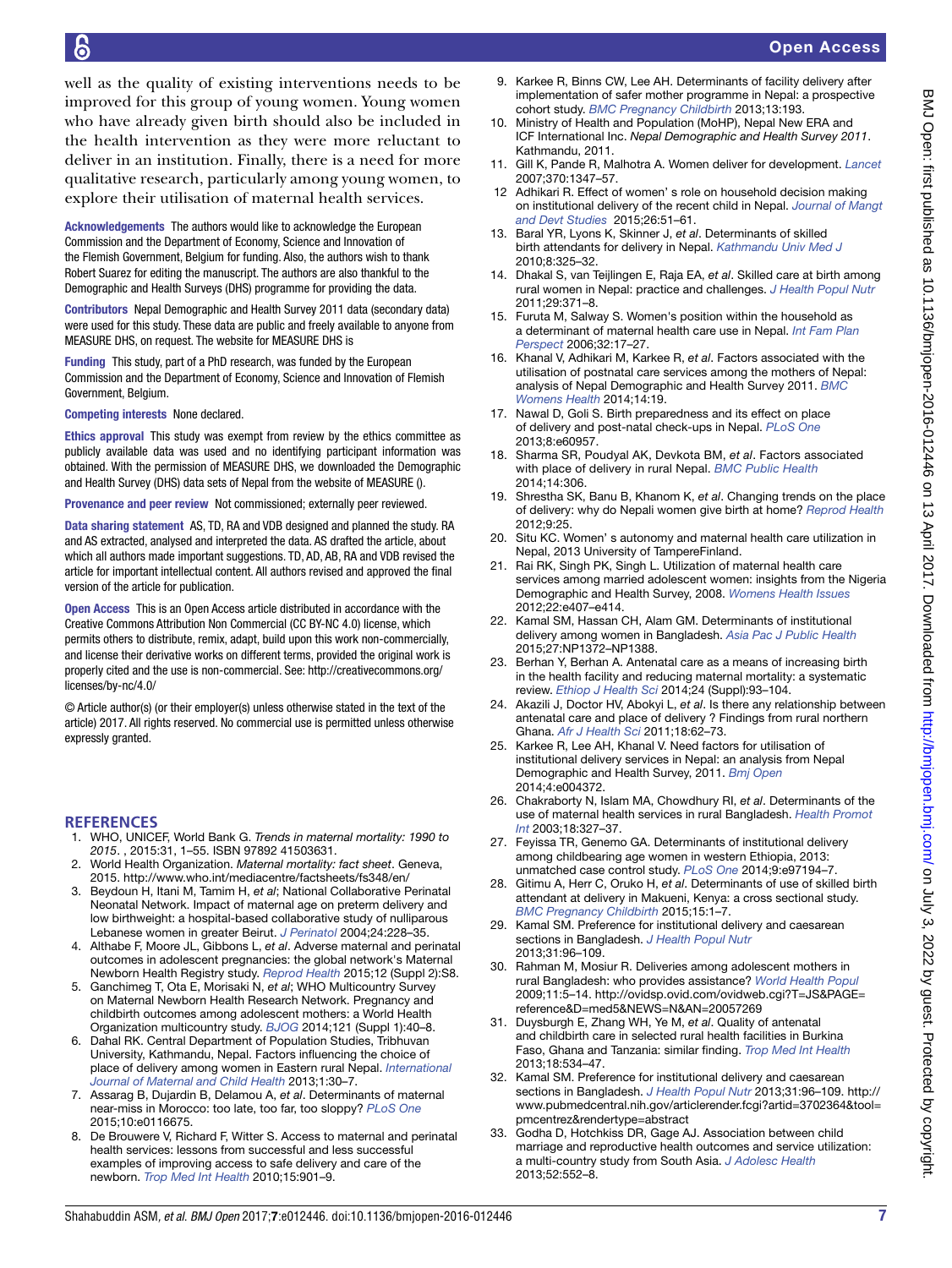#### Open Access

- 34. Shahabuddin AS, Delvaux T, Abouchadi S, *et al*. Utilization of maternal health services among adolescent women in Bangladesh: a scoping review of the literature. *[Trop Med Int Health](http://dx.doi.org/10.1111/tmi.12503)* 2015;20:822–9.
- 35. Bayu H, Fisseha G, Mulat A, *et al* . Missed opportunities for institutional delivery and associated factors among urban resident pregnant women in South Tigray Zone, Ethiopia: a community-based follow-up study. *[Glob Health Action](http://dx.doi.org/10.3402/gha.v8.28082)* 2015;8:28082.
- <span id="page-7-0"></span>36. *Mobilizing married youth in Nepal to improve reproductive health: the Reproductive Health for Married Adolescent Couples Project, Nepal, 2005-2007. Evaluation and research report*. New York: EngenderHealth/The ACQUIRE Project, 2008. [http://www.](http://www.acquireproject.org/archive/files/11.0_research_studies/er_study_12.pdf) [acquireproject.org/archive/files/11.0\\_research\\_studies/er\\_study\\_12.](http://www.acquireproject.org/archive/files/11.0_research_studies/er_study_12.pdf) [pdf](http://www.acquireproject.org/archive/files/11.0_research_studies/er_study_12.pdf)
- <span id="page-7-1"></span>37. Conde-Agudelo A, Belizán JM, Lammers C. Maternal-perinatal morbidity and mortality associated with adolescent pregnancy in Latin America: cross-sectional study. *[Am J Obstet Gynecol](http://dx.doi.org/10.1016/j.ajog.2004.10.593)* 2005;192:342–9.
- 38. Nove A, Matthews Z, Neal S, *et al*. Maternal mortality in adolescents compared with women of other ages: evidence from 144 countries. *[Lancet Glob Health](http://dx.doi.org/10.1016/S2214-109X(13)70179-7)* 2014;2:e155–e164.
- <span id="page-7-2"></span>39 Lynn B, Dahal DR, Govindasamy P. *Caste, ethnic and regional identity in Nepal: further analysis of the 2006 Nepal Demographic and Health Survey*. Calverton, Maryland, USA: Macro International Inc, 2008.
- <span id="page-7-3"></span>40. Wagle RR, Sabroe S, Nielsen BB. Socioeconomic and physical distance to the maternity hospital as predictors for place of delivery:

an observation study from Nepal. *[BMC Pregnancy Childbirth](http://dx.doi.org/10.1186/1471-2393-4-8)* 2004;4:8.

- 41. Bolam A, Manandhar DS, Shrestha P, *et al*. Factors affecting home delivery in the Kathmandu Valley, Nepal. *[Health Policy Plan](http://dx.doi.org/10.1093/heapol/13.2.152)* 1998;13:152–8.
- 42. Singh PK, Rai RK, Alagarajan M, *et al*. Determinants of maternity care services utilization among married adolescents in rural India. *[PLoS One](http://dx.doi.org/10.1371/journal.pone.0031666)* 2012;7:e31666.
- 43. Aggarwal R, Thind A, Rakesh A, Amardeep T. Effect of maternal education on choice of location for delivery among indian women. *Natl Med J India* 2011;24:328–34. [http://ovidsp.ovid.com/ovidweb.](http://ovidsp.ovid.com/ovidweb.cgi?T=JS&PAGE=reference&D=medl&NEWS=N&AN=22680256) [cgi?T=JS&PAGE=reference&D=medl&NEWS=N&AN=22680256](http://ovidsp.ovid.com/ovidweb.cgi?T=JS&PAGE=reference&D=medl&NEWS=N&AN=22680256)
- 44. Nawal D, Goli S. Birth preparedness and its effect on place of delivery and post-natal check-ups in Nepal. *[PLoS One](http://dx.doi.org/10.1371/journal.pone.0060957)* 2013;8:e60957.
- 45. Gebrehiwot T, San Sebastian M, Edin K, *et al*. Health workers' perceptions of facilitators of and barriers to institutional delivery in Tigray, Northern Ethiopia. *[BMC Pregnancy Childbirth](http://dx.doi.org/10.1186/1471-2393-14-137)* 2014;14:1–10.
- <span id="page-7-4"></span>46. Morrison J, Thapa R, Basnet M, *et al*. Exploring the first delay: a qualitative study of home deliveries in Makwanpur district Nepal. *[BMC Pregnancy Childbirth](http://dx.doi.org/10.1186/1471-2393-14-89)* 2014;14:89.
- 47. Singh A, Kumar A, Pranjali P. Utilization of maternal healthcare among adolescent mothers in urban India: evidence from DLHS-3. *[PeerJ](http://dx.doi.org/10.7717/peerj.592)* 2014;2:e592.